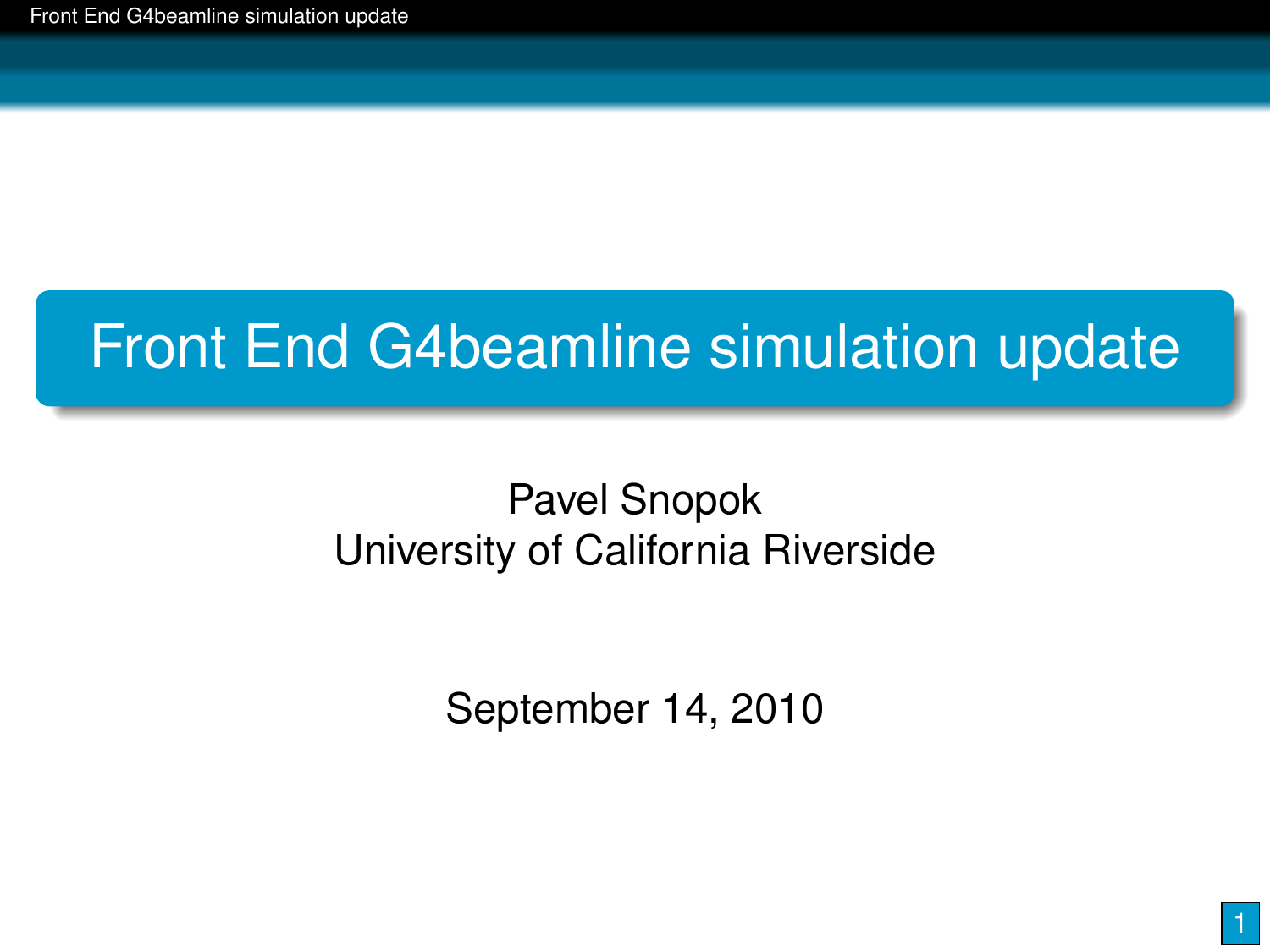## More statistics + comparison with ICOOL

I show the results of comparison of G4beamline and ICOOL for:

- G4beamline: all the particles I get from Harold (354269 positives and 142193 negatives) corresponding to 4e5 PoT.
- ICOOL: 1e5 positive particles and 1e5 negative particles (more particles get harder to manage, 100000 of each sign should be enough).
- Muon beam emittances are shown in the next few slides as well as particle yields per incident proton.

Energy deposition study in G4beamline is underway.

All numerical results are available at

http://muon.ucr.edu/~snopok/frontend. If you need particular data files, let me know and I'll make them available too (some can be huge).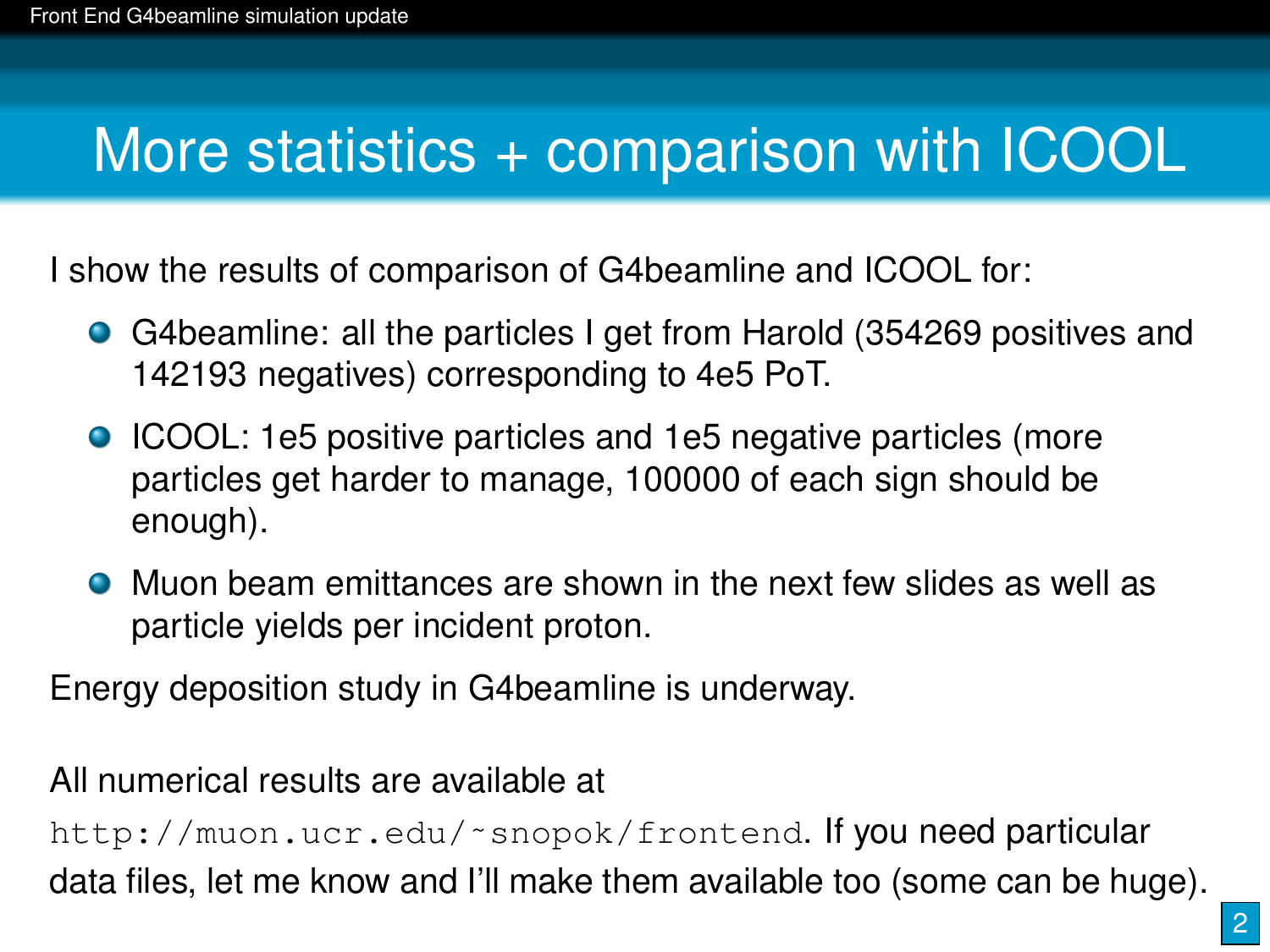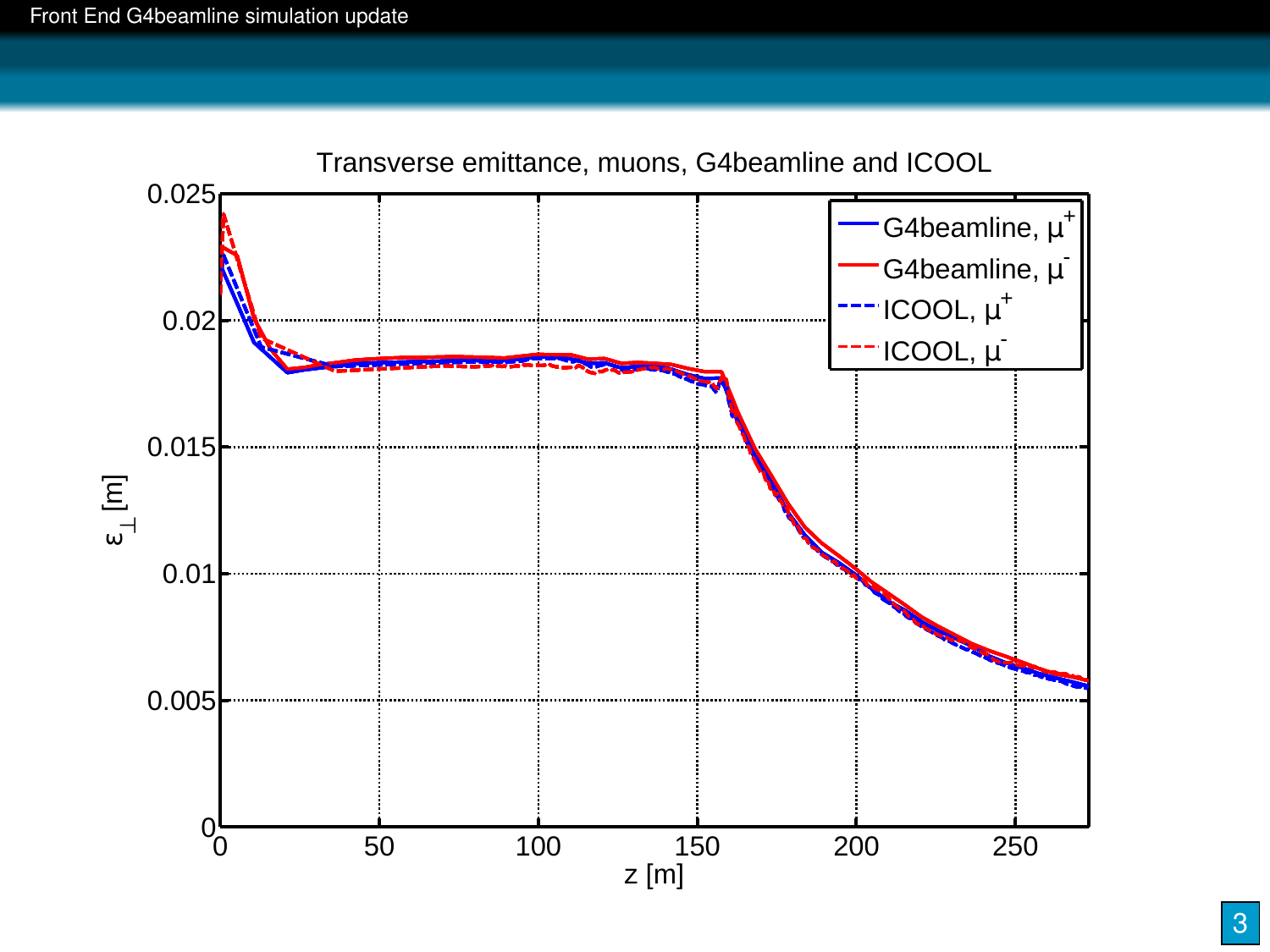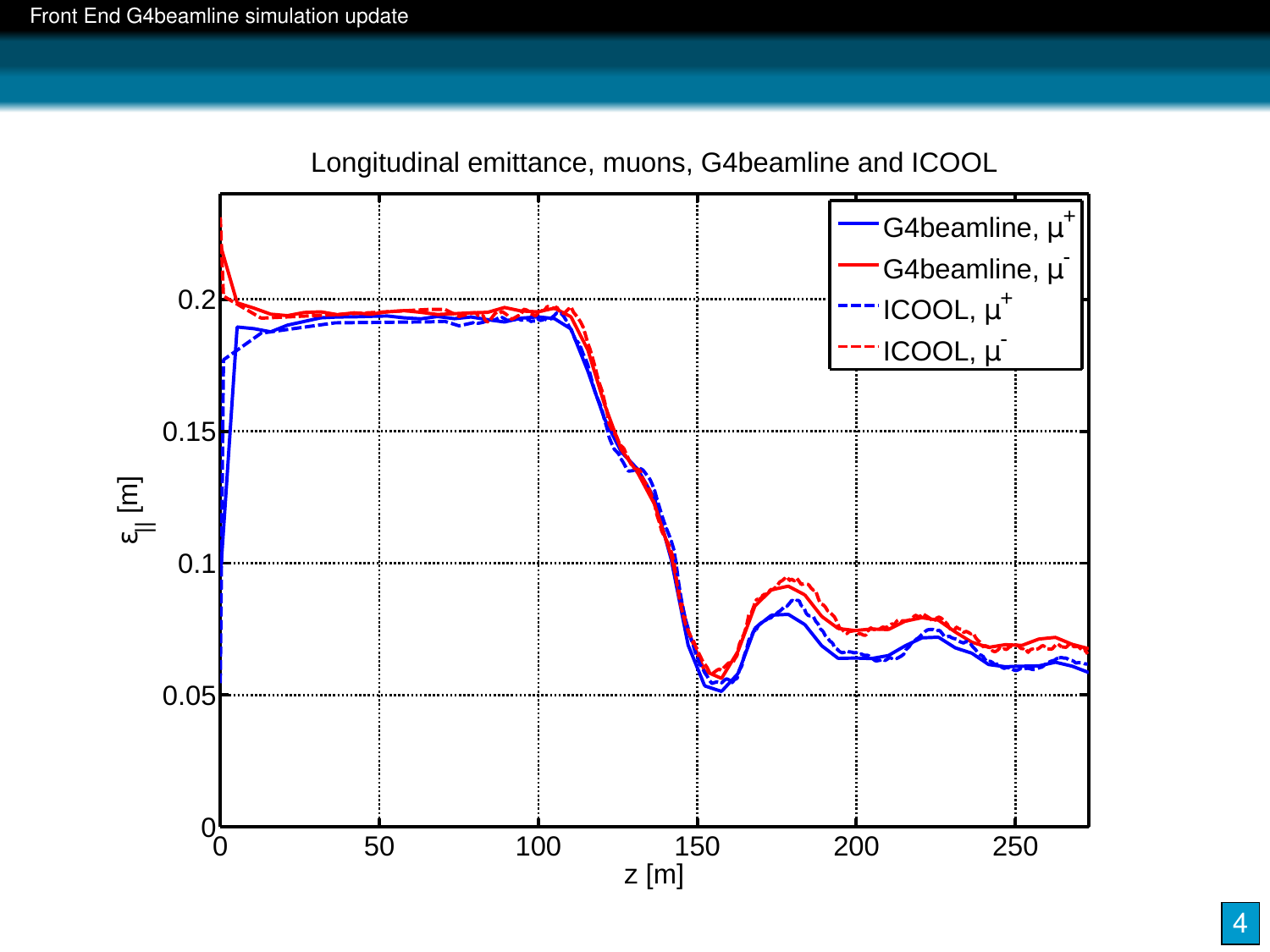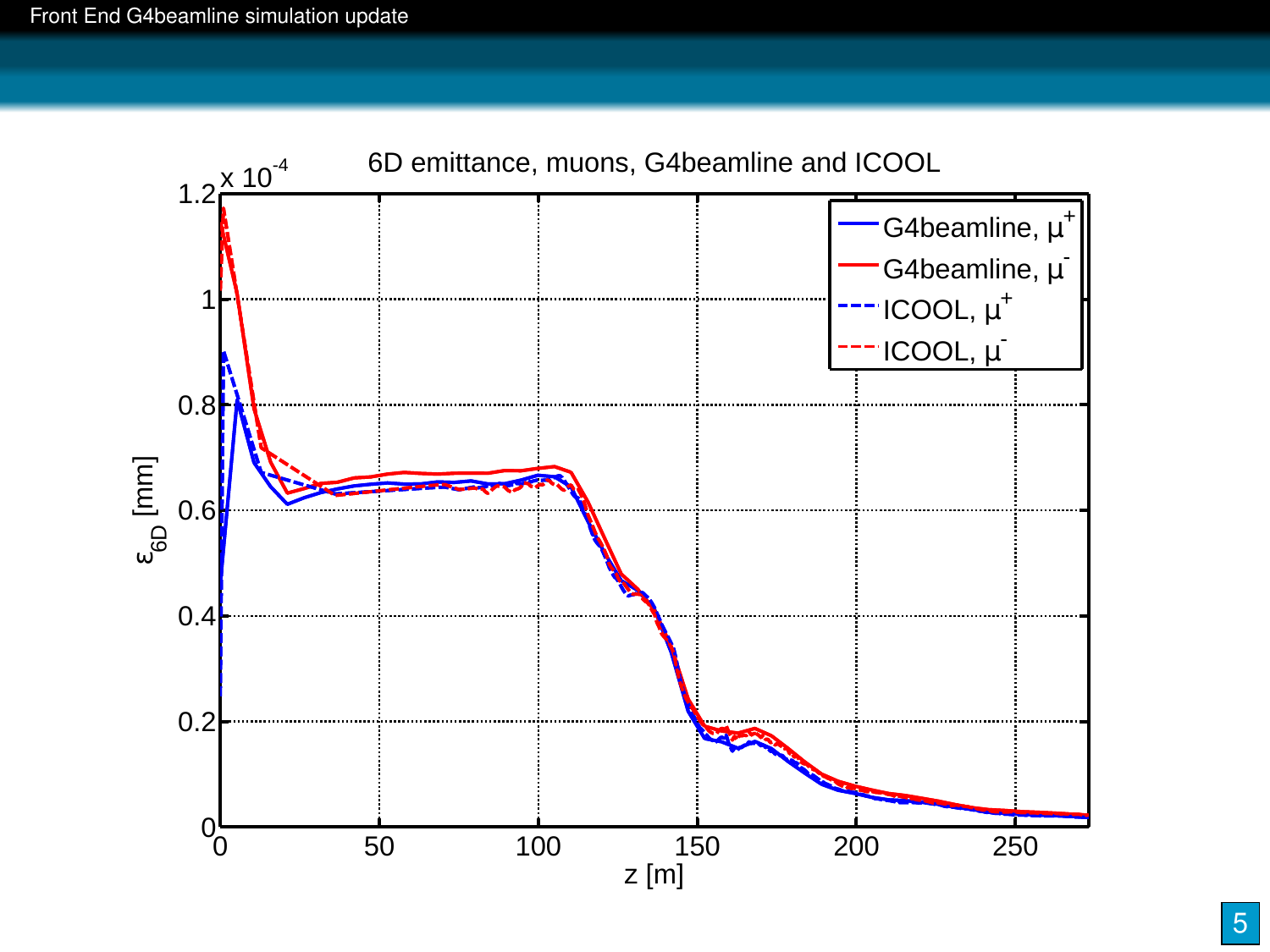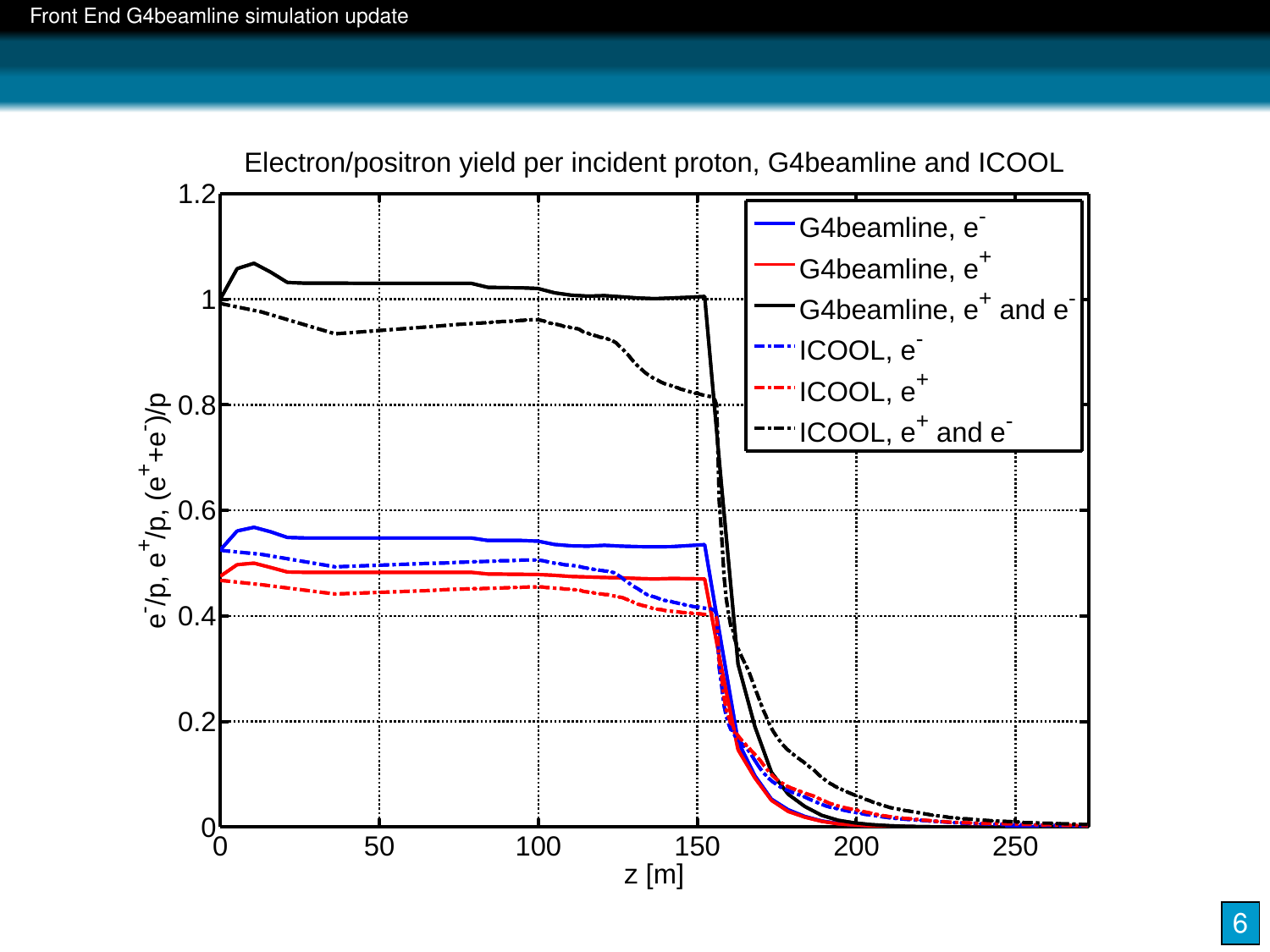

#### All muons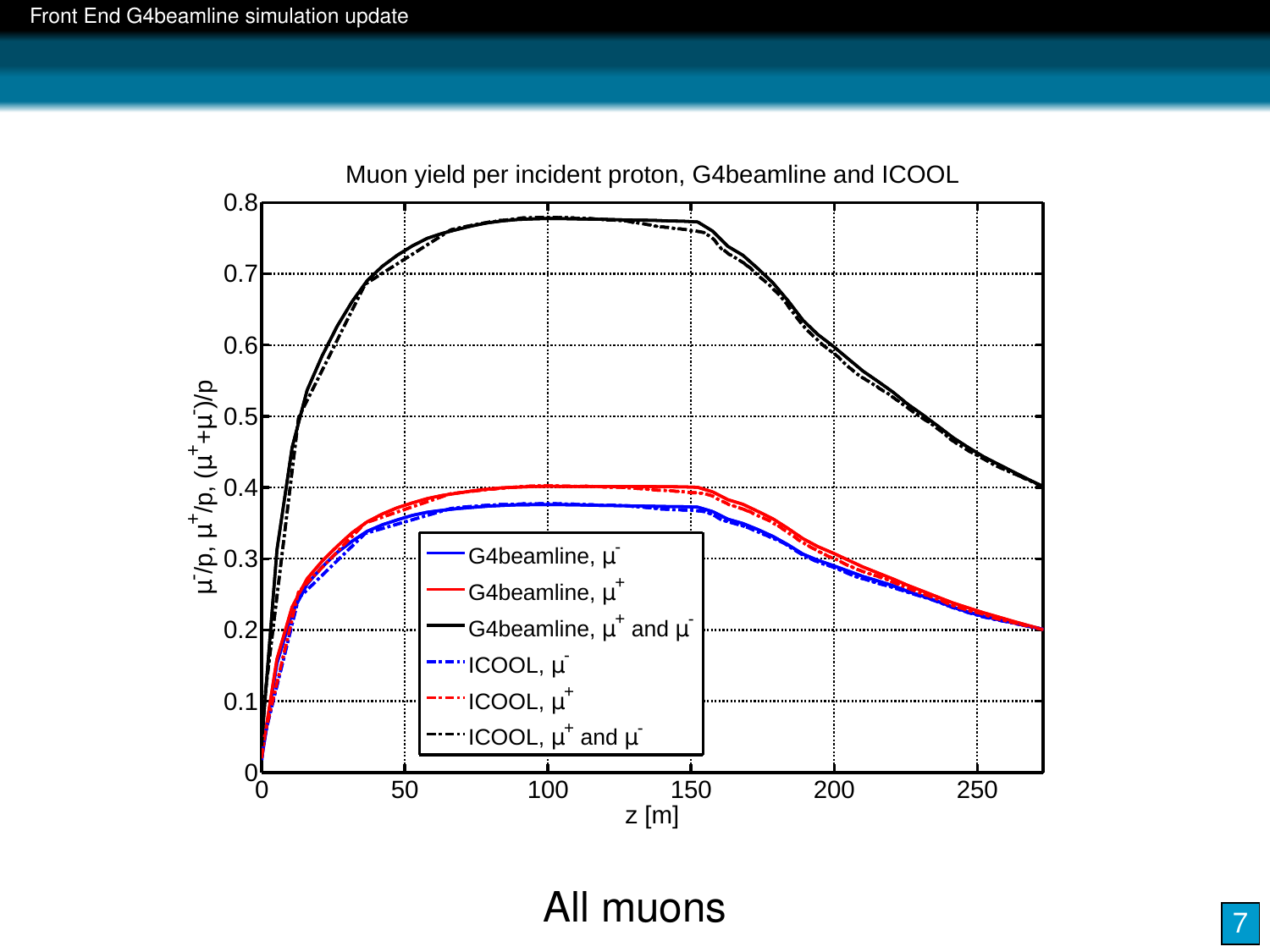

Useful muons (*p* ∈ [100, 300] MeV/c, trans. cut 0.03, long. cut 0.15)

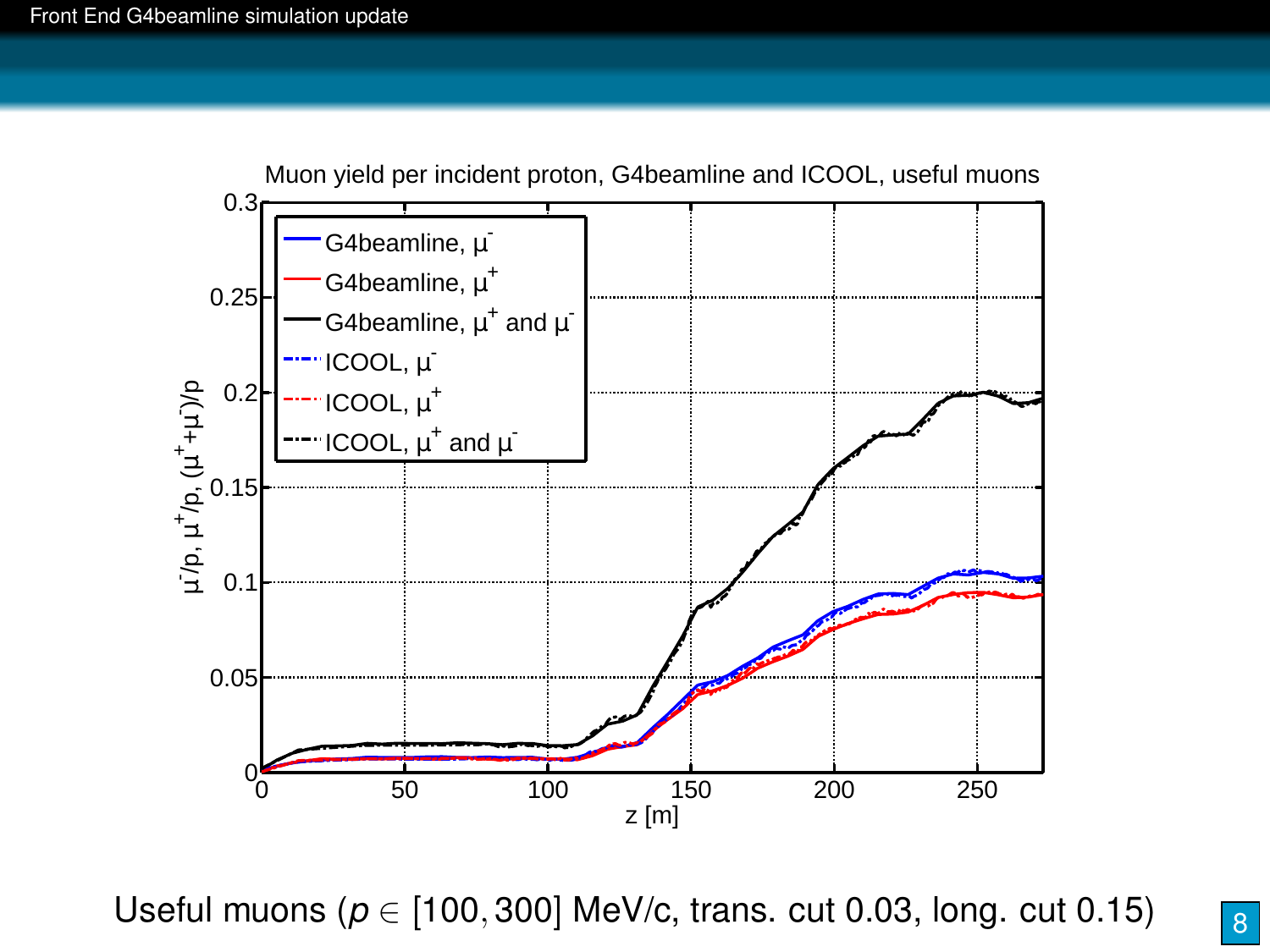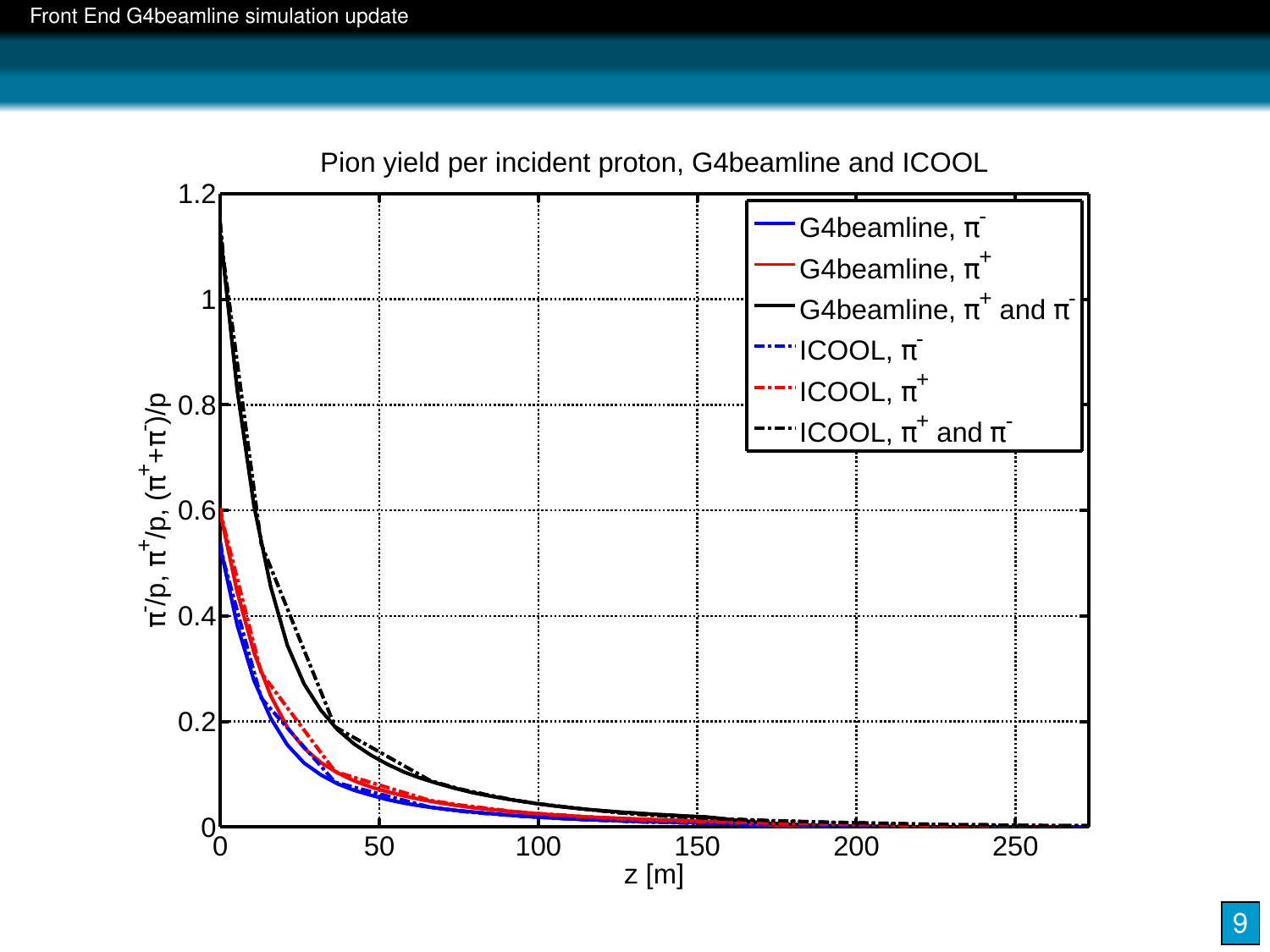